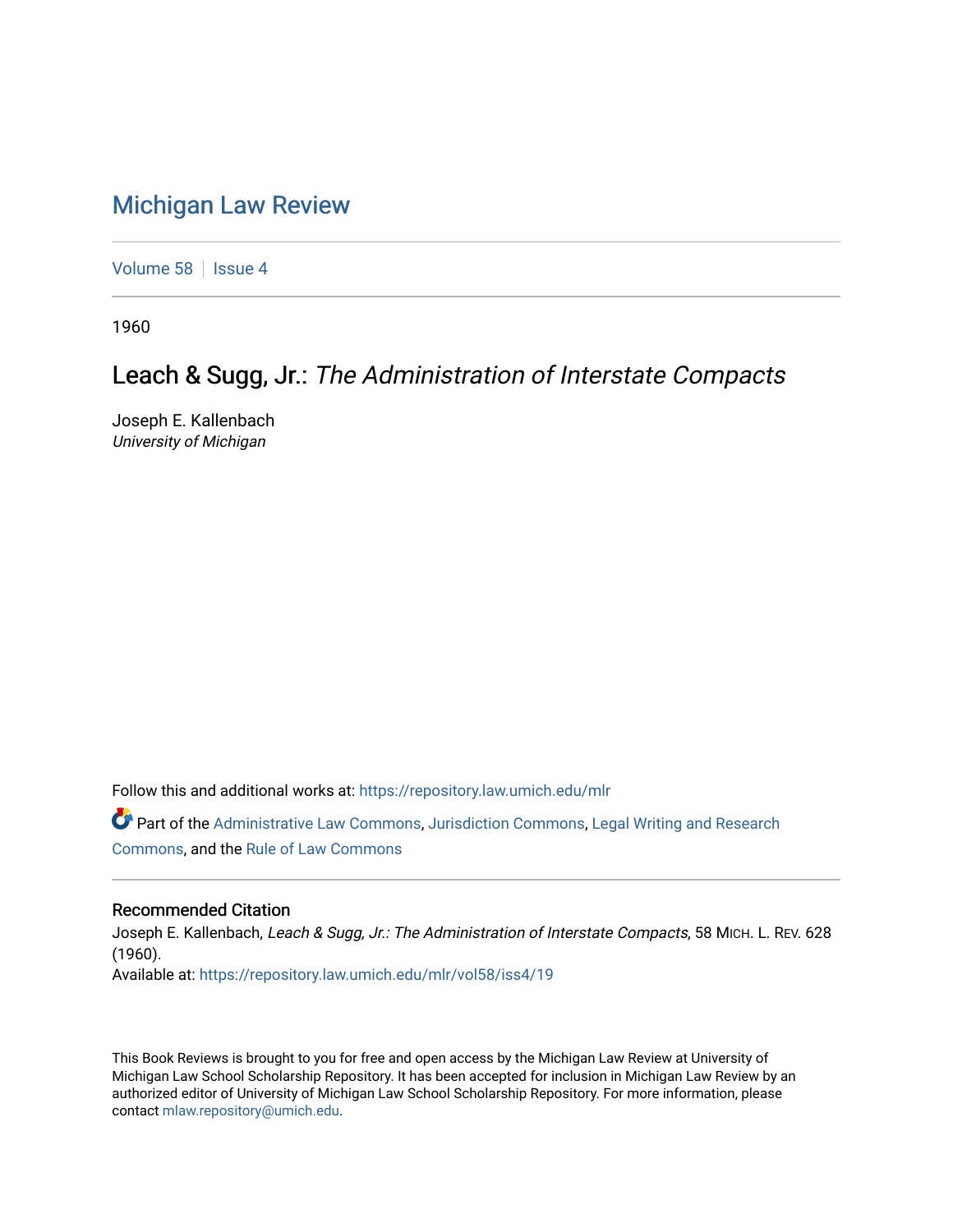THE ADMINISTRATION OF INTERSTATE COMPACTS. By *Richard H. Leach*  and Redding S. Sugg, *Jr.* Baton Rouge: Louisiana State University Press. 1959. Pp. vi, 256. \$4.50

Until comparatively recently, the interstate compact device was practically an unused instrument in the scheme of American federalism. Although this approach to the solution of problems of mutual state concern was made available to the states by the original terms of the United States Constitution, prior to 1900 only some twenty-one compacts had been entered into by states. All of these early compacts were of a bilateral character for the purpose of resolving boundary or jurisdictional disputes. Interest in the potentialities of the compact as an instrument for creating multi-state administrative organs empowered to act in a continuing fashion upon problems of mutual state concern was stimulated by a comprehensive article on the compact clause of the Constitution published in the *Yale Law Journal*  for May 1925. Noting that cooperative state action offered an alternative to the "false antithesis embodied in 'States-Rights' and 'National Supremacy,'" the authors, Felix Frankfurter and James M. Landis, urged an "imaginative adoption of the compact idea" for the solution of problems confronting regional groups of states.

Coming at a time when national action in many areas of social and economic control was temporarily being held in check by politically-inspired roadblocks in Congress, reinforced by the Supreme Court's unwillingness to free congressional powers from the inhibiting dogmas of an earlier era, the suggestion fell upon fallow ground. The feasibility of dealing with such problems as child labor, minimum wage standards, farm surpluses, conservation of natural resources, watershed development, and other similar matters through the use of interstate compacts became a staple of political discussion in the 1920's and 1930's; but the difficulties inherent in bringing

t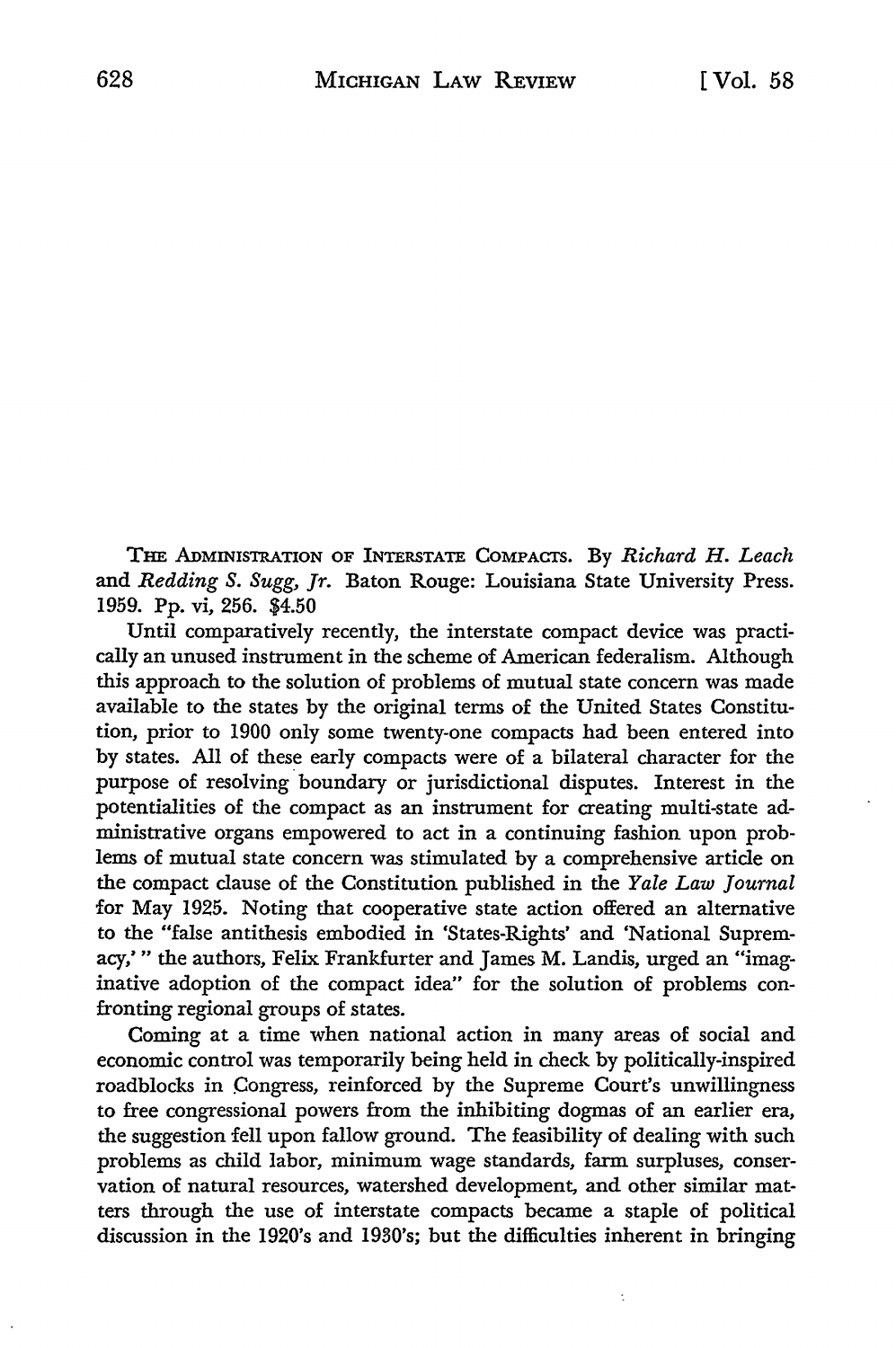into being state agreements on such complex matters were soon revealed. The eventual resolution of the constitutional crisis in the late 1930's gave the national government a freer hand in developing and applying policies designed to meet the more pressing economic ills of the nation and tended to divert attention from the interstate compact approach toward their solution. Nevertheless, the stirring of interest in this device during this period produced some concrete results, as attested by the formation of the Colorado River Compact of 1928, the Interstate Oil Compact of 1934, and several others.

Encouraged by these developments, advocates of the compact approach continued to press its claims, and from 1940 onward there has been an increasing number of notable experiments with it in a variety of fields. By 1956 the number of compacts negotiated and put into effect, with the necessary approval of Congress, had grown to approximately 100. The subject matters covered by them now include, in the authors' words, "allocation and conservation of waters; flood control; water pollution control; management of fisheries; control of forest fires; harbor management; development of multi-state metropolitan areas; construction and operation of interstate bridges; development of interstate parks; regulation of the New York waterfront; conservation of oil; regional development of higher education; [and] modernization of parole and probation procedures. . . ." (p. 18) Unlike the earlier type compacts, most of which were bilateral "oneshot" agreements for resolving a specific controversy, many of the more recent ones have been multilateral instruments bringing into existence administrative agencies intended to function for an indefinite period of time. For example, the Atlantic States Marine Fisheries Compact of 1940 has as participants all 15 states on the Atlantic seaboard and a permanent supervising administrative commission of 45 members; the Ohio River Valley Compact originated in 1938 now involves eight states; while the Interstate Oil Compact of 1934 now has 29 adhering state members.

This monograph is one of three fairly recent studies of this new phenomenon in the American galaxy of administrative organs. Two earlier studies inspired by the recent splurge of activity on the interstate cooperation front *[The Interstate Compact Since 1925* (1951), by Frederick L. Zimmerman and Mitchell Wendell, and *Interstate Cooperation: A Study of the Interstate Compact* (1953), by Vincent V. Thursby] are more comprehensive treatments of the political, constitutional and legal aspects of the interstate compact device. This study, as its title suggests, supplements these earlier ones in a most informative way by concentrating attention upon the nature of the administrative organisms spawned by interstate compacts. The authors bring to their undertaking some practical experience in the field, both having served on the staff of the Southern Regional Education Board, a sixteen-state compact agency formed in 1949 for the purpose of conducting studies and making recommendations on questions of mutual interest in the field of higher education.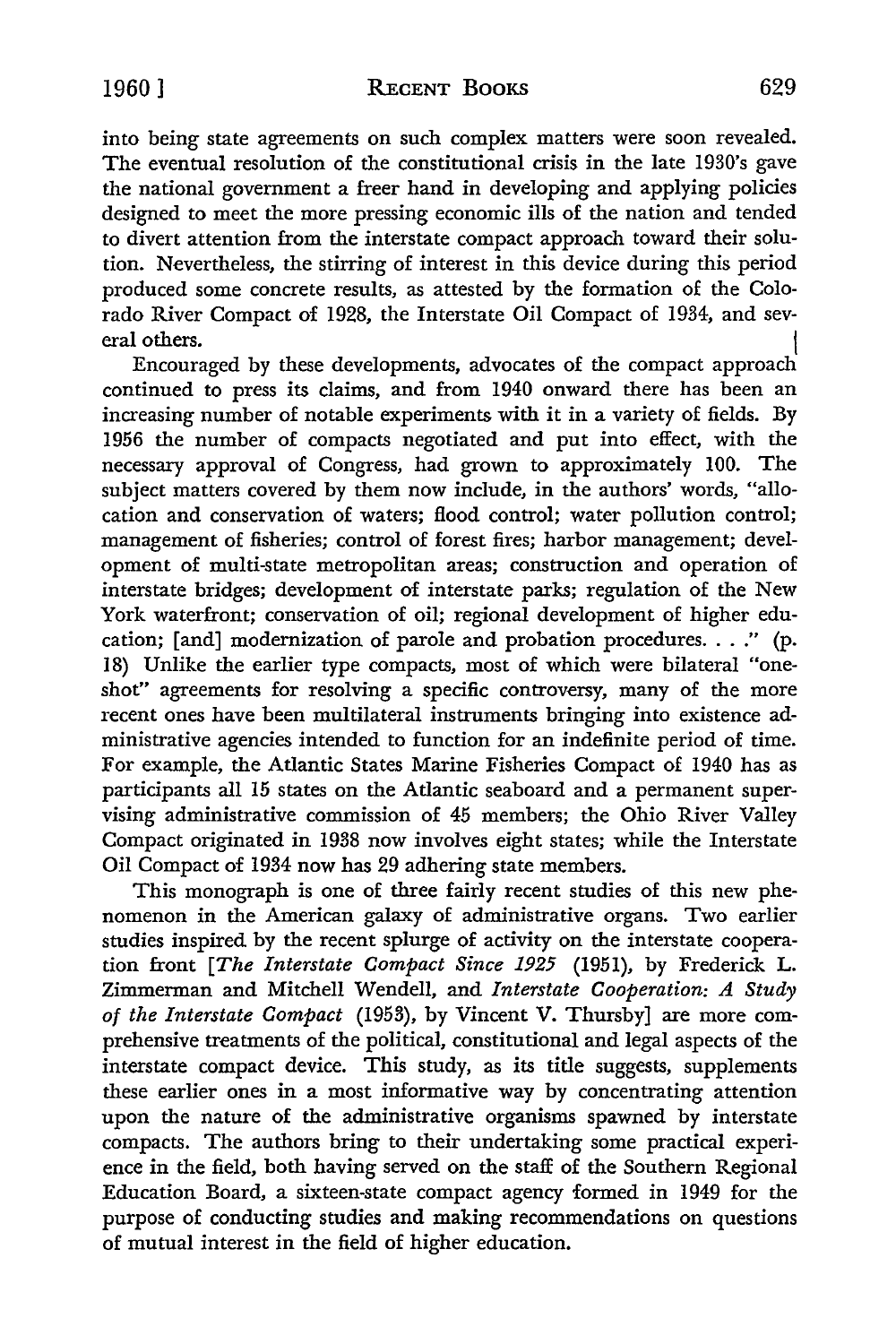*i*  Some thirty different interstate compact agencies, all of them of comparatively recent vintage, are analyzed. For convenience, and to indicate the variety of operations carried on through this type of agency, the authors classify them into three broad categories: (1) "technical" agencies, most of which are concerned with water allocation matters; (2) "study and recommendatory" bodies, designed to investigate matters of common concern to the member states, make recommendations, and publicize their findings in order to persuade the appropriate officials, state or national, to act; and (3) "operating" organizations, charged with creating and operating various types of interstate facilities. Utilizing documentary source materials supplemented by data gathered by letter, personal contact, and questionnaire, the authors present in orderly and illuminating fashion an account of the relations of these thirty selected interstate administrative bodies and their parent state governments and with the appropriate national governmental administrative units. Their internal organization, staffing, and operating procedures are described and evaluated. Chapter V consists of an informative series of more detailed "case studies" of six selected interstate agencies representative of the three broad categories, viz., the Pecos River Commission ("technical"); the Atlantic States Marine Fisheries Commission, the Ohio River Valley Water Sanitation Commission, the Interstate Oil Compact Commission, and the Southern Regional Education Board ("study and recommendatory" bodies); and the Waterfront Commission of New York Harbor (an "operating" agency). A comprehensive bibliographical note supplies useful information on the literature and source materials relevant to the general subject of interstate compacts.

The conclusions reached by the authors regarding the performance of the interstate compact type of administrative agency and the feasibility of its more extended use are generally favorable. They find the agencies studied have made significant contributions toward the solution of' the problems they were created to deal with. A testimonial to their success is seen in the fact that no compact undertaking, once set in motion, has been abandoned; in only one instance (the Delaware River Joint Toll Bridge Commission "Scandal" of 1957) has a shadow been cast on the honesty with which the affairs of such agencies have been administered. Manned by efficient and dedicated staffs, they have shown themselves to be "problemoriented" in their operations; and so far, at least, they have betrayed no symptoms of the universal bureaucratic disease of "empire-building.'' Contrary to the suggestion of Frankfurter and Landis that the compact device might become the vehicle for establishing a new order of regional governments standing between the national and state governments, the agencies so far established have functioned rather as "carefully selected tools of energetic states anxious to exert their powers effectively." (p. 216) They represent a new dimension in the area of state administration, not the embryo of a system of future "super-states" threatening to sap the strength and prestige of the member states. They provide, essentially, new channels for